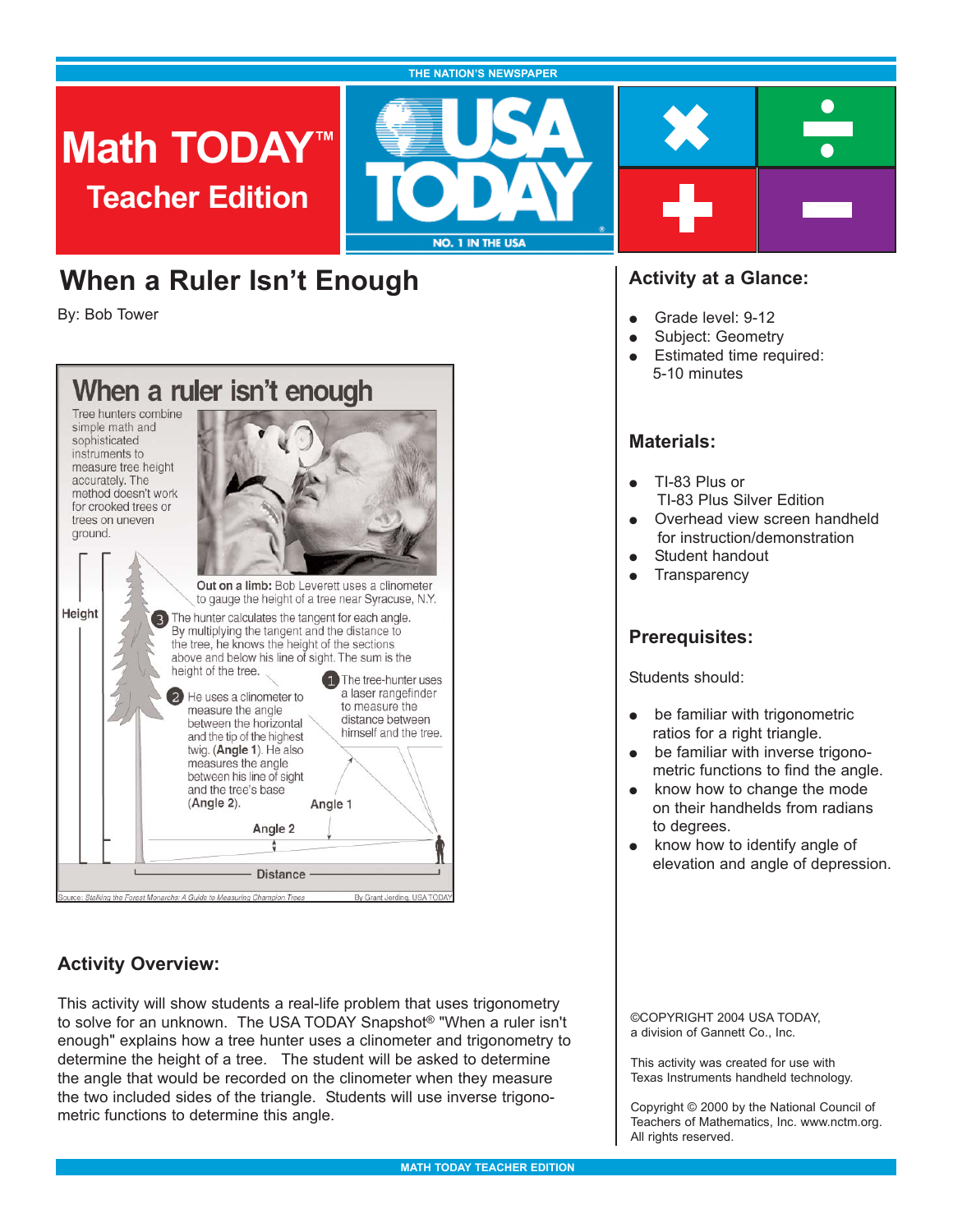

# **When a Ruler Isn't Enough <b>Data** Source:

# **Concepts:**

- Using right triangle trigonometry to solve for a side of the triangle
- $\bullet$  Using inverse trigonometric functions to solve for an angle in a right triangle
- Reading and interpreting graphs

# **Objectives:**

Students will:

- use right triangle trigonometry to determine the measure of a side of the triangle given one side and an angle.
- use inverse trigonometric functions to determine the angle between two given sides.

# **Background:**

This activity will show students a real-life application of trigonometry. Students will use trigonometric ratios and inverse trigonometric relationships to determine the side of a triangle and the measure of the included angle. Students can research how to make a clinometer (see Activity Extension, page 3). Arrange for the students to go outside on campus to use their clinometers to determine the height of the building, goal posts or any object that they can't directly measure.

# **Preparation:**

- Provide one graphing handheld for each student.
- Each student should have a copy of the corresponding student activity sheet.

# **Classroom Management Tips:**

- Students will have a better understanding of how to read the graphic and retrieve data if you use the transparency for a class discussion before the students start working.
- Use the transparency with the class to clarify what represents the horizontal line of sight from the tree hunter to the tree, line of sight up to the top of the tree and line of sight down to the ground (base of the tree).
- $\bullet$  Remind students to carefully read all parts of the graphic before they start collecting data.
- Remind students to have the handheld in degree mode or convert the degrees to radians before starting the activity.



Stalking the Forest Monarchs: A Guide to Measuring Champion Trees

# **National Council of Teachers of Mathematics (NCTM) Standards\*:**

### **Geometry Standard**

• Analyze characteristics and properties of two- and threedimensional geometric shapes and develop mathematical arguments about geometric relationships.

#### **Problem-Solving Standard**

 $\bullet$  Solve problems that arise in mathematics and in other contexts.

#### **Connections Standard**

 $\bullet$  Recognize and apply mathematics in contexts outside of mathematics.

\*Standards are listed with the permission of the National Council of Teachers of mathematics (NCTM), www.nctm.org. NCTM does not endorse the content or validity of these alignments.

# **Additional Resources:**

#### **Student Handout**

#### **Transparency**

**TI Technology Guide**, for information on the following:

 $\bullet$  TI-83 Plus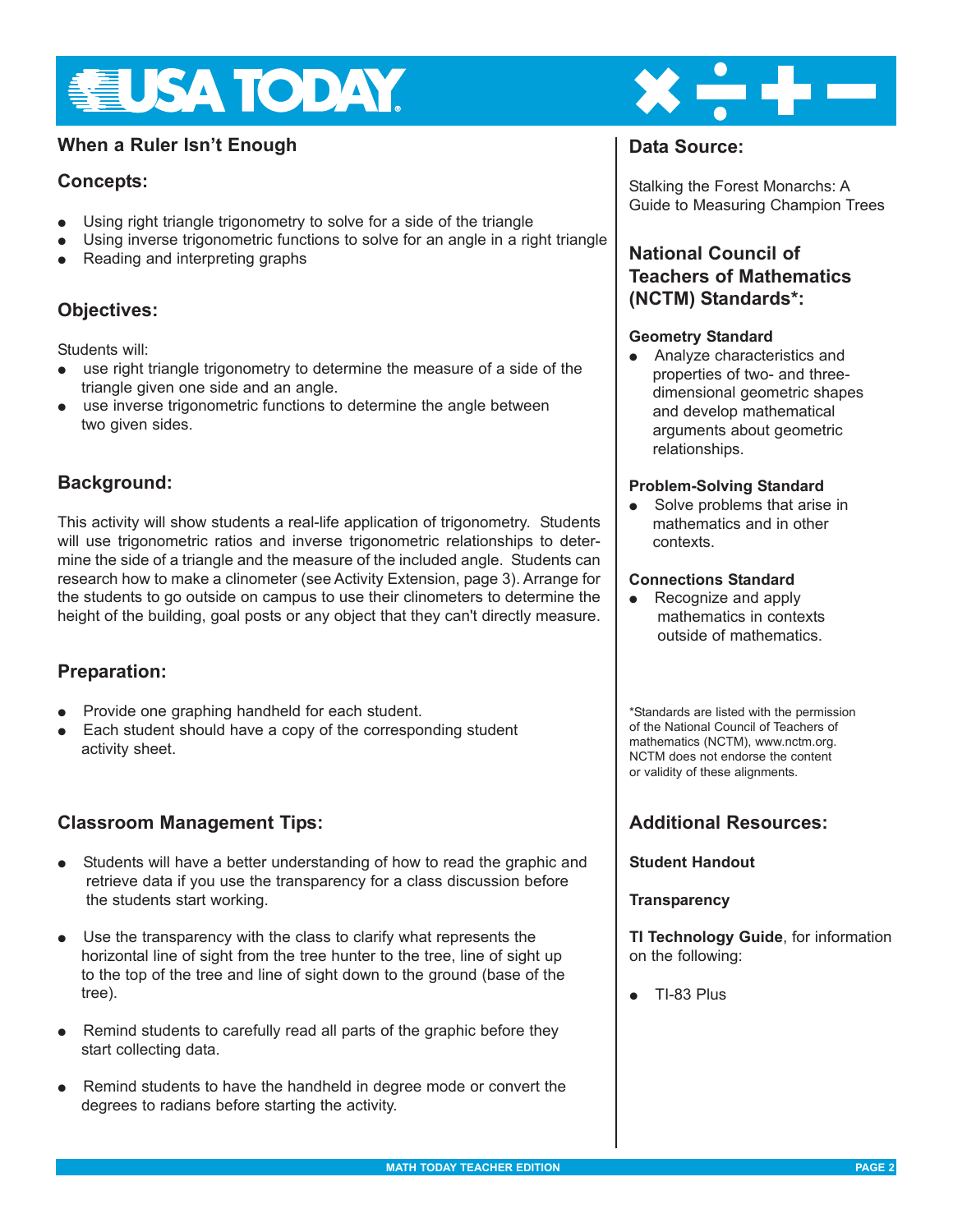

# **When a Ruler Isn't Enough**

# **Classroom Management Tips (continued):**

- Suggest that the students label where the horizontal line of sight meets the tree for later use in this activity.
- Students can work individually or in small groups on this activity.
- Students can work individually or in groups to assist each other as they learn the various features of the handheld.
- Allow students to talk about the "how" and "why" approach they used to find the solution
- This activity can be used as a review of concepts or a culminating activity with the class.

# **Activity Extension:**

- As a class project have the students make their own clinometers. The following site will show you how to do this. Then have students go outside and try them. [www.rondexter.com/professional/sun/home-made\\_clinometer.htm](www.rondexter.com/professional/sun/home-made_clinometer.htm)
- Have the students visit the site listed below and write a report on how to use a clinometer.

[www.forestry-suppliers.com/t01\\_pages/tt\\_pdf/1201\\_Clinometer.pdf](www.forestry-suppliers.com/t01_pages/tt_pdf/1201_Clinometer.pdf)

**Activity:** Goal posts in the NFL are 30 feet tall with a crossbar 10 feet from the ground. The two posts are 18 feet, 6 inches apart. Ask students to use the Pythagorean Theorem ( $a^2 + b^2 = c^2$ ) to determine the distance from the top of the left goal post down to the corner where the right goal post meets the crossbar. Then, calculate the perimeter and the area (in yards) of a football field that is 160' wide, 100 yards long and has two end zones that are each 10 yards deep. Finally, using today's USA TODAY Sports section, have students create two of their own football-related math questions. Then, trade with a partner and solve.

# **Curriculum Connections:**

- **Environmental Science**
- **Earth Science**



# **Teacher Notes:**